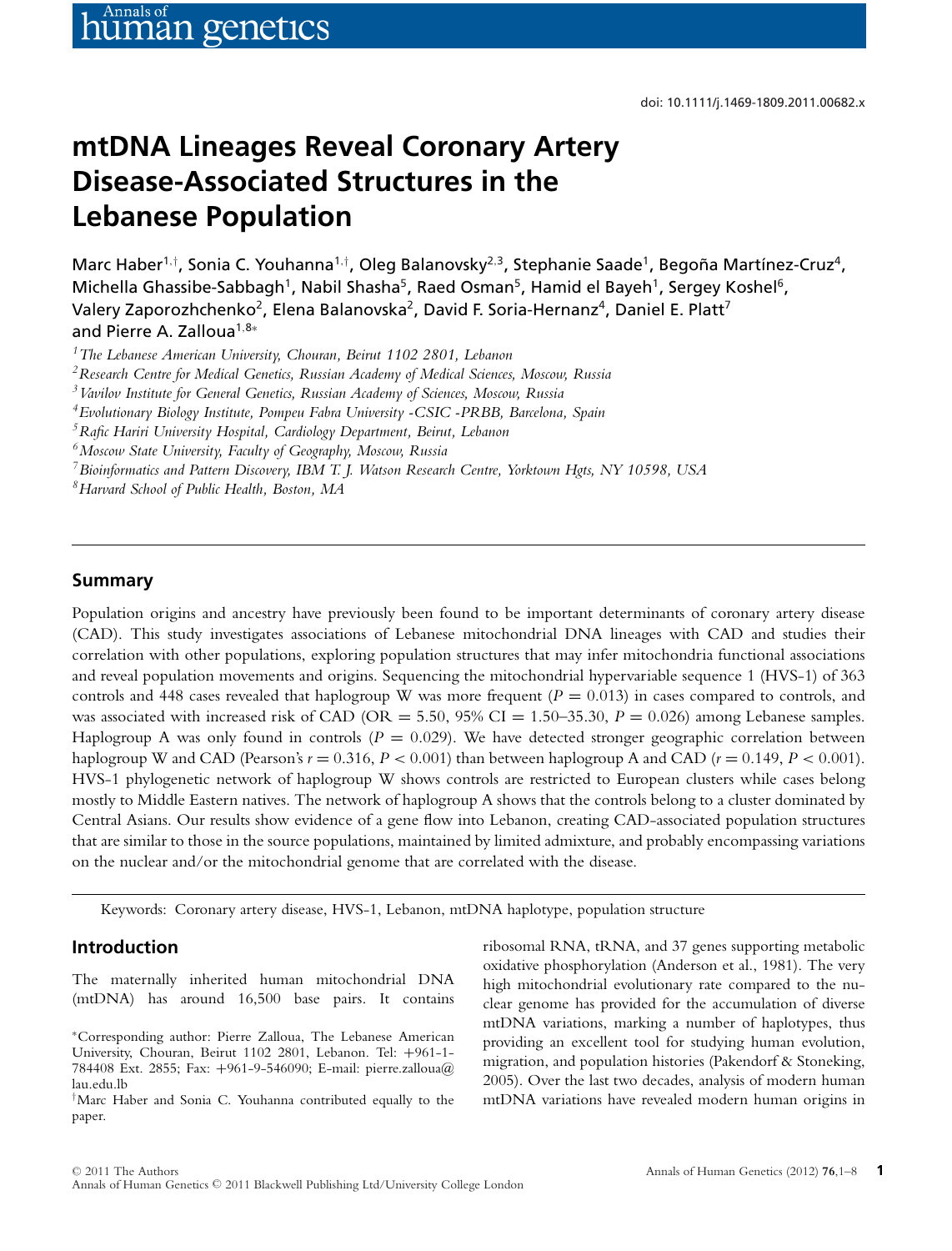#### M. Haber et al.

Africa and subsequent migrations to Asia and Europe (Cann et al., 1987).

It has been found that some mtDNA haplotypes not only elucidate population structures, but may also predispose to, or protect against, certain diseases (Wallace, 2005). In fact, mtDNA haplotype studies have reported associations with several diseases such as Parkinson's disease (Takasaki, 2009), Alzheimer's disease (Santoro et al., 2010), hepatocellular carcinoma (Zhang et al., 2010), breast cancer (Bai et al., 2007), multiple sclerosis (Kalman et al., 1999), Leber's hereditary optic neuropathy (Koilkonda & Guy, 2011), and type 2 diabetes (Feder et al., 2009). Mitochondrial functional differences are thought to be among the most important risk factors of coronary artery diseases (CAD), including myocardial infarction (MI) (Nishigaki et al., 2007).

Mitochondria are the primary site of superoxide production in vascular endothelial cells. Mitochondrion-derived reactive oxygen species play an important role in the pathogenesis of atherosclerosis and CAD (Guzik et al., 2006). Consequently, polymorphisms in the mtDNA are expected to associate with CAD.

It was previously reported that the mitochondrial haplogroup D, represented by an mtSNP 5178C>A (ND2: Leu237Met), was associated with longevity and with resistance against MI (Takagi et al., 2004). In another study, mtDNA haplogroup T was found to be associated with CAD and diabetic retinopathy in a Caucasian population from Austria (Kofler et al., 2009). The mtDNA variant 16189T>C increased risk of CAD and MI in Saudi Arabs (Abu-Amero et al., 2010) and of CAD in Austrians (Mueller et al., 2011), while the mitochondrial haplogroup N9b was reported to be protective against MI in Japanese males (Nishigaki et al., 2007). However, in a large study on the Danish population, no association was found between mitochondrial haplogroups and risk of ischemic cardiovascular disease (Benn et al., 2008).

Since CAD risk is both genetically and environmentally determined, and family history (Youhanna et al., 2010) along with ethnicity (Kain et al., 2003, De Lima Santos et al., 2011, Fernandes et al., 2011) play a major role in disease occurrence, the strong association of mtDNA with population structure may explain the inconsistent implication of CAD among mtDNA haplogroups, both in terms of correlation with inherited autosomal mutations, as well as correlation with cultural and environmental risks. Studies exploring population structures associated with CAD and incorporated into admixed populations at a resolution finer than ethnicity are lacking. In this study, our aim is to investigate such fine structures in a population of CAD cases and controls from Lebanon using mtDNA lineages that may infer mitochondria functional associations and/or reveal population structures, resolving population movements and origins. Lebanon possesses a unique genetic diversity; population structures among

|                                                           | CAD status |                                                |           |  |  |  |
|-----------------------------------------------------------|------------|------------------------------------------------|-----------|--|--|--|
| Variables                                                 | Cases      | Controls                                       | Combined  |  |  |  |
|                                                           | $n = 448$  | $n = 363$                                      | $n = 811$ |  |  |  |
| Age, in years<br>$(\text{mean} \pm \text{SD}^{\text{a}})$ |            | $53.9 \pm 9.4$ 54.9 $\pm$ 11.4 54.4 $\pm$ 10.4 |           |  |  |  |
| $Sex (male\%)$                                            | 86.4       | 48.5                                           | 69.4      |  |  |  |
| Hypertension (%)                                          | 48.9       | 59.8                                           | 53.8      |  |  |  |
| Hyperlipidemia (%)                                        | 50.7       | 37.5                                           | 44.7      |  |  |  |
| $Diabetes(\%)$                                            | 29.0       | 24.0                                           | 26.8      |  |  |  |
| Smoking $(\%)$                                            | 78.3       | 55.4                                           | 68.1      |  |  |  |
| Family history of                                         | 64.7       | 54.8                                           | 60.3      |  |  |  |
|                                                           |            |                                                |           |  |  |  |

**Table 1** Summary statistic of study population.

a Standard deviation.

 $CAD^b$  (%)

**b**Parents or siblings.

current Lebanese have been established since at least the Bronze Age (Haber et al., 2011). Post-establishment expansions to this region, such as the Islamic expansion in the 7th century and the Crusades in the 11th and 13th century, were marked by gene flow still detectable today (Zalloua et al., 2008). Lebanon therefore, provides an opportunity to observe genetic signatures of recent migrations, potentially giving a view on which lineages are disease correlated and how they are related to other populations.

## **Materials and Methods**

#### **Study Subjects and Comparative Data**

The study consists of 811 unrelated Lebanese subjects randomly chosen from a previously established CAD cohort and selected from subjects who were catheterised for MI, unstable angina, or for CAD workup (Youhanna et al., 2010). The subjects were classified as 363 controls and 448 cases (Table 1). Controls have a normal angiogram defined by the absence of any atherosclerosis and/or any lesions in all coronary arteries. Cases were diagnosed with >50% stenosis in any of the coronary arteries. The study was approved by the IRB of the Lebanese American University.

Comparative data were used from the MURKA database and integrated software (Zaporozhchenko et al., 2010), which contains hypervariable sequence 1 (HVS-1) records from published sources.

#### **Sequencing of Human Mitochondrial HVS-1**

DNA was extracted from blood samples. Briefly, extraction from blood was done by lysing erythrocytes at 37◦C in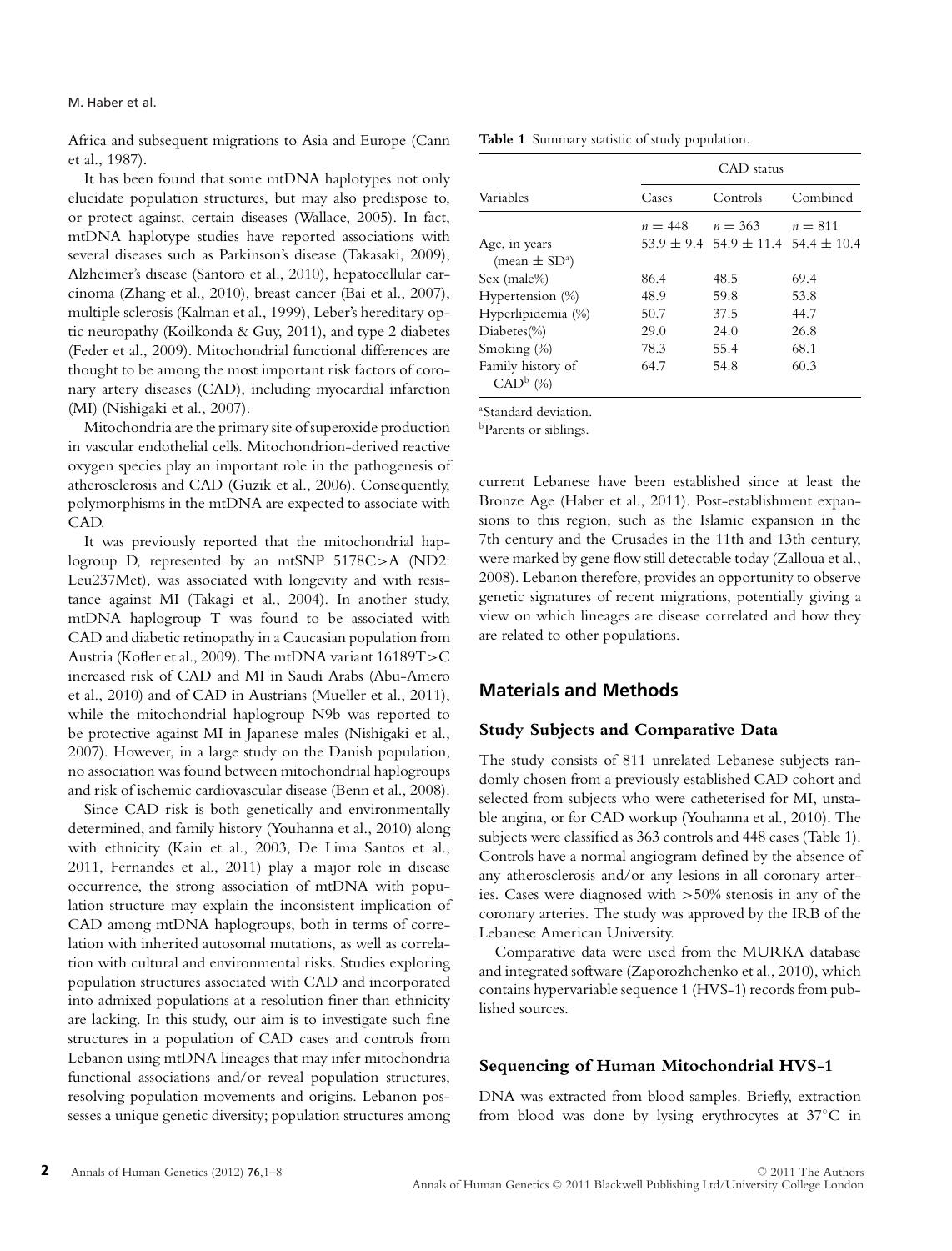$0.144$  M NH<sub>4</sub>Cl, 1 mM KHCO<sub>3</sub>. Leukocytes were lysed at 55◦C in 10 mM Tris, 5 mM EDTA, 400 mM NaCl, 0.15% SDS and digested with 0.2 mg/ml Proteinase K. DNA was isolated using phenol/chloroform/isoamyl alcohol and subsequently precipitated in ethanol. Samples were sequenced from mtDNA positions 16024 to 16569 covering the HVS-1. Sequencing was performed on an Applied Biosystems 3130xl Genetic Analyzer. The primary amplification was achieved by primers 15876F (5'- TCAAATGGGCCTGTCCTTGTAG-3') and 639R (5'- GGGTGATGTGAGCCCGTCTA-3') (Applied Biosystems, Foster City, CA, USA). PCR products were cleaned using Exonuclease I and Shrimp Alkaline Phosphatase (Bio Basic Inc., Markham, ON, Canada). A sequencing amplification was achieved using BigDye Terminator v3.1 with primers 15946F (5'-CAAGGACAAATCAGAGAAAA-3') and 132R (5'-GACAGATACTGCGACATAGG-3') and cleaned using BigDye Xterminator, all supplied by Applied Biosystems.

## **Polymorphisms, Nomenclature, and Haplogroup Assignment**

The HVS-1 sequences were aligned against the revised Cambridge Reference Sequence (Andrews et al., 1999) using SeqScape2.5 (Applied Biosystems) and the position of the polymorphism (16024–16569) was reported. Transitions are reported by their position on the mtDNA genome and transversions are indicated by capital letters (16147G). Deletions are marked by the letter d (16262d), heteroplasmies by the letter N (16260N), and insertions were reported as follows (16120.1A).

mtDNA haplogroups were determined using a nearest neighbour-based methodology developed for haplogroup assignment from HVS-1 sequence data (Behar et al., 2007). The analytical tool is available online at http://nnhgtool.nationalgeographic.com/classify/.

Haplogroups that were significantly different between cases and controls were genotyped using the Applied Biosystems' 7900HT Fast Real-Time PCR System with custom marker assays (Applied Biosystems) from the mtDNA coding region, confirming the haplogroup assignment. SNP at nucleotide position 11947 defined haplogroup W; SNP at nucleotide position 8794 defined haplogroup A.

#### **Data Analysis**

#### *Haplogroup frequency analysis*

mtDNA haplogroup frequencies in cases and controls were compared using the R statistical package (R Development Core Team, 2010). Pearson's  $\chi^2$  was used to test association of CAD cases or CAD controls to a certain mtDNA haplogroup; a *P*-value of <0.05 was considered significant. Disease risk was evaluated by calculating Odds ratios and the corresponding 95% confidence intervals. Proportional odds logistic regression (LR) analysis, from the MASS package of R, was used to assess the association between CAD and the mtDNA haplogroups, adjusting for smoking, family history of CAD (CAD in siblings or parents), hypertension (blood pressure >140/90 mmHg), hyperlipidemia (LDL >130 mg/dl and HDL <40 mg/dl), diabetes (fasting plasma glucose  $>126$  mg/dl.), and age (overall mean age  $= 54$  years).

#### **CAD and Associated Haplogroup Mapping**

In order to characterise correlations between CAD, geography, and specific populations, a frequency map of ischaemic heart disease burden was created using the WHO global infobase (WHO, 2004). In addition, frequency maps of mtDNA haplogroups associated with CAD were also constructed using data from the MURKA database (Zaporozhchenko et al., 2010). The frequency maps were computed with the software GeneGeo using algorithms described previously (Balanovsky et al., 2008). To assess the correlation between the haplogroups' maps and the CAD map, Pearson product-moment correlation coefficient (*r*) was calculated using the GeneGeo software implementing  $r = \sum_{i=1}^{n} (X_i - \bar{X})(Y_i - \bar{Y}) / [(n-1)S_XS_Y]$  where  $\bar{X}$  and  $\bar{Y}$ are the frequency means of the mtDNA haplogroups and CAD burden,  $S_X$  and  $S_Y$  are their standard deviations, and  $n = 39,258$  is the total number of pairs scanned on the map. Pearson's *r* will measure the extent to which, as one haplogroup increases, the CAD burden tends to increase.

#### **Reduced Median (RM) Networks**

RM Networks (Bandelt et al., 1995) of the haplogroups that were associated with a CAD phenotype were calculated using a reduction threshold of 1 and with equal weight on all polymorphisms. The phylogenetic relationships between haplotypes within a haplogroup can be estimated using the RM networks, which can also ascertain haplotype characteristics among the cases and controls when compared to the literature.

## **Results**

Sequencing the HVS-1 of 811 subjects from the CAD database resulted in 428 haplotypes (Table S1) and 21 mtDNA haplogroups (Table 2). A significant difference existed between CAD cases and CAD controls; haplogroup W was found to be more frequent  $(P = 0.013)$  in cases  $(2.90\%)$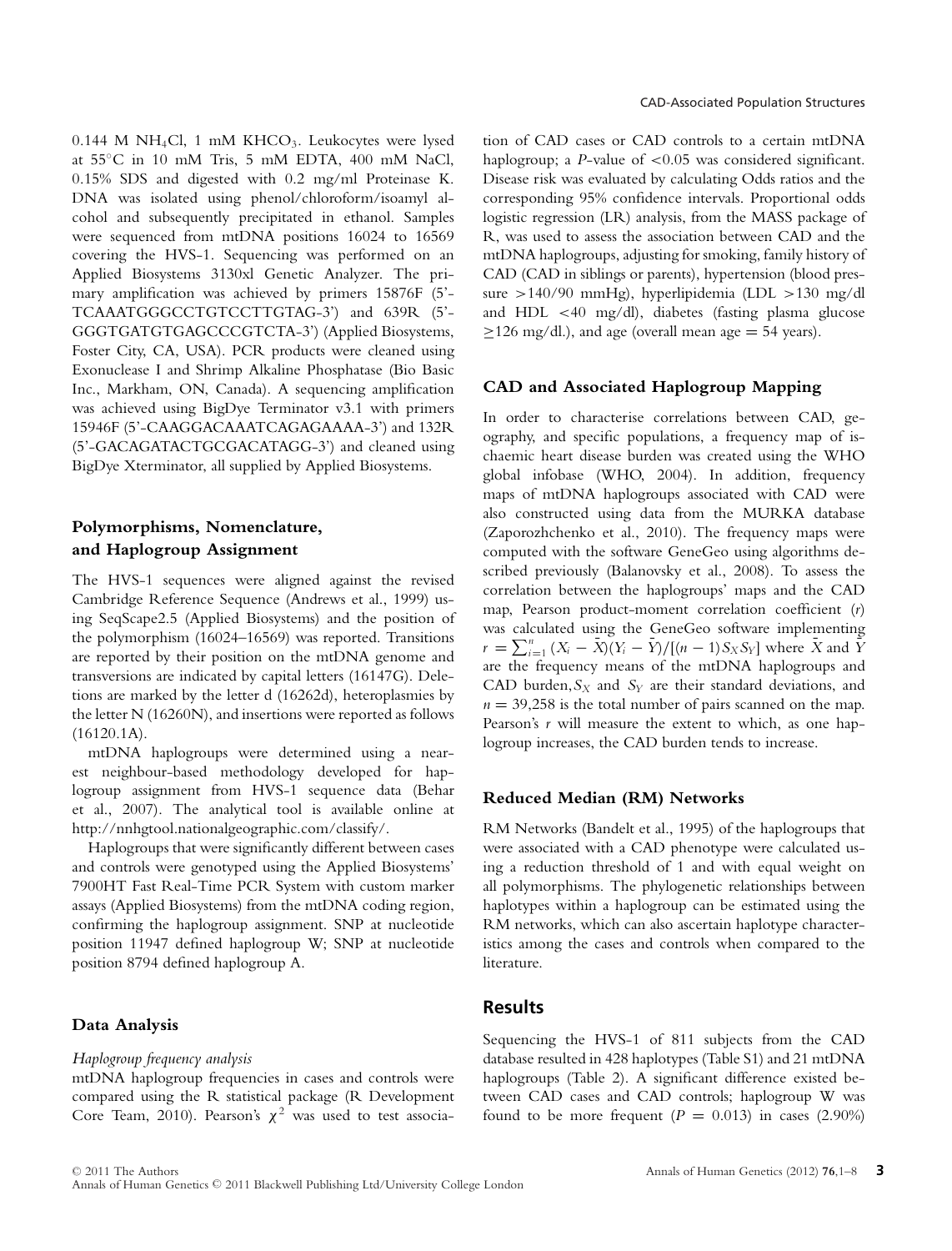**Table 2** mtDNA haplogroup distribution in patients with CAD and controls.

| Haplogroup     | Case         | Control        | $\chi^2$ P-value | OR   | 95% CI                     | LR P-value | OR-Adjusted* | 95% CI         | LR $P$ -value <sup>*</sup> |
|----------------|--------------|----------------|------------------|------|----------------------------|------------|--------------|----------------|----------------------------|
| A              | $\theta$     | $\overline{4}$ | $0.029\dagger$   |      |                            |            |              |                |                            |
| D              |              | $\overline{2}$ |                  |      |                            |            |              |                |                            |
| H              | 157          | 134            | 0.581            | 0.91 | $0.68 - 1.21$              | 0.497      | 0.91         | $0.68 - 1.21$  | 0.497                      |
| HV             | 20           | 19             | 0.610            | 0.86 | $0.44 - 1.64$              | 0.634      | 1.03         | $0.51 - 2.07$  | 0.934                      |
| $\mathbf{I}$   | 6            | 7              | 0.506            | 0.69 | $0.22 - 2.12$              | 0.519      | 0.70         | $0.21 - 2.26$  | 0.551                      |
| J              | 36           | 28             | 0.866            | 1.06 | $0.83 - 1.78$              | 0.829      | 1.01         | $0.59 - 1.76$  | 0.962                      |
| K              | 38           | 30             | 0.911            | 1.04 | $0.63 - 1.72$              | 0.873      | 1.03         | $0.60 - 1.76$  | 0.923                      |
| L <sub>0</sub> | $\mathbf{1}$ | $\Omega$       |                  |      |                            |            |              |                |                            |
| L2             | 5            | 2              | 0.387            | 2.07 | $0.44 - 14.49$             | 0.387      | 1.92         | $0.35 - 15.00$ | 0.476                      |
| L <sub>3</sub> | 6            | $\overline{2}$ | 0.259            | 2.49 | $0.49 - 12.21$             | 0.266      | 3.19         | $0.64 - 23.83$ | 0.187                      |
| M              | 9            | 5              | 0.492            | 1.49 | $0.51 - 4.88$              | 0.480      | 1.18         | $0.39 - 3.98$  | 0.777                      |
| $\mathbf N$    | $\theta$     |                |                  |      |                            |            |              |                |                            |
| N <sub>1</sub> | 15           | 12             | 0.973            | 1.02 | $0.47 - 2.26$              | 0.950      | 1.03         | $0.45 - 2.39$  | 0.951                      |
| R.             | 2            | $\Omega$       |                  |      |                            |            |              |                |                            |
| R <sub>0</sub> | 11           | 14             | 0.251            | 0.59 | $0.26 - 1.29$              | 0.190      | 0.59         | $0.25 - 1.35$  | 0.215                      |
| R <sub>9</sub> | $\mathbf{1}$ | $\mathbf{1}$   |                  |      |                            |            |              |                |                            |
| T              | 49           | 39             | 0.930            | 1.03 | $0.66 - 1.62$              | 0.886      | 1.17         | $0.73 - 1.89$  | 0.518                      |
| U              | 58           | 48             | 0.908            | 0.99 | $0.65 - 1.49$              | 0.955      | 0.96         | $0.62 - 1.48$  | 0.837                      |
| V              | 10           | 8              | 0.978            | 1.02 | $0.40 - 2.71$              | 0.959      | 1.22         | $0.46 - 3.38$  | 0.696                      |
| W              | 13           | 2              | $0.013\dagger$   | 5.50 | $1.50 - 35.3$ <sup>†</sup> | 0.026      | 4.81         | $1.28 - 31.4$  | 0.043                      |
| X              | 10           | 5              | 0.369            | 1.66 | $0.58 - 5.36$              | 0.361      | 1.74         | $0.57 - 5.94$  | 0.344                      |

<sup>∗</sup>Proportional odds logistic regression adjusted for smoking, family history of CAD, hypertension, hyperlipidemia, diabetes, and age. †Significant.

compared with controls (0.55%) by  $\chi^2$ . Given 15 haplogroups, the probability of observing at least one of those 15 at a significance level of  $P = 0.013$  is 0.178. Haplogroup W was found to be associated with increased risk for CAD by proportional odds LR (OR = 5.50, 95% CI = 1.50–35.30,  $P = 0.026$ . The probability of observing one or more of the 15 haplogroups is 0.326. Haplogroup A was only found in controls  $(1.1\%)$   $(P = 0.029)$  suggesting a significant decreased risk for CAD.

We employed proportional odds LR to measure the impact of smoking, family history of CAD, hypertension, hyperlipidemia, and diabetes on the association of the haplogroups with CAD. Haplogroup W correlation with increased risk of CAD persisted after adjustment (OR = 5.31, 95% CI = 1.41–34.7,  $P = 0.031$ ) suggesting an association that is independent from the traditional CAD risk factors. The chances of seeing at least one of the 15 haplogroups at a significance of  $P = 0.031$  is 0.376. The impact of gender on LR adjustment yielded large error bars since only one female was found within haplogroup W. An adjusted OR for haplogroup A could not be computed due to the small number of individuals belonging to this group.

A frequency map of world CAD burden (Fig. 1A) shows that populations at high risk are located in a region that extends from Central Asia to Eastern Europe passing through Western Russia and the Caucasus. Lebanon appears to be in a relatively moderate risk region surrounded by higher risk regions in Egypt and Iraq. Figure 1B shows that haplogroup W is found at a very low frequency in Asia, the Middle East, and Europe with sporadic high occurrences in Northern India, Kurdistan, European Russia, and Finland. Haplogroup A, on the other hand, is almost exclusive to Central and East Asia (Fig. 1C). Pearson's *r* shows that geographic correlation of haplogroup W with CAD by region  $(r = 0.316, P < 0.001)$ was two times higher than correlation of haplogroup A with CAD  $(r = 0.149, P < 0.001)$ .

Specific regional affinity of haplogroups W and A was further investigated with the RM networks. Haplotypes within haplogroup W (Fig. 2A) show significant differentiation between cases and controls. Controls belong to a branch restricted to Europeans, (Fig. 2A, cluster  $\alpha$ ) and specific to Germans, English, and Greeks. Cases belong to branches that are restricted to Middle Easterners (Emiraties, Turkish, Saudis) (Fig. 2A, cluster  $\beta$ ) or shared between Middle Easterners (Armenians, Turkish, Saudis, Egyptians, Kurds) and Europeans (French, Greeks, Germans, Italians) (Fig. 2A, cluster  $\gamma$ ). In addition, cases formed a separate branch of haplotypes not found in European or Middle Eastern populations (Fig. 2A, cluster  $\delta$ ). The probability that random region assignments have isolated CAD controls on a branch formed only by West Europeans by chance has a Fisher *P*value of 0.002. Moreover, removing West Europeans from the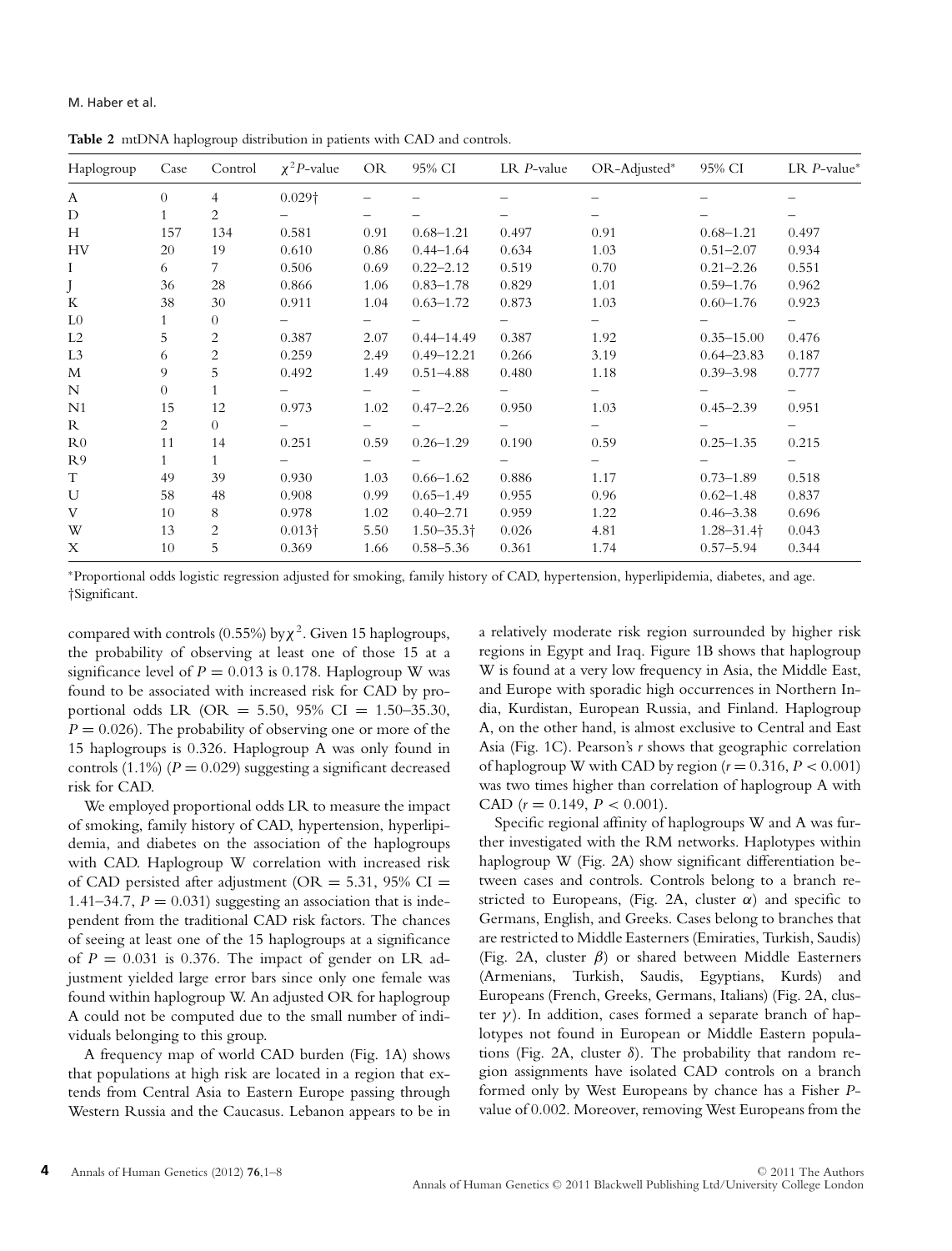

**Figure 1** Frequency map of CAD burden and mtDNA haplogroups W and A.

Black dots refer to the location of the populations used in the analysis. Lebanon is highlighted by a red disk. **(**A) Map shows ischaemic heart disease burden using the WHO global infobase. The scale indicates the mortality rate per 100,000. (B) and (C) Distribution of haplogroup W and A, respectively. The scale indicates the frequency in percentage.

correlation analysis increases Pearson's (*r*) by 13% (*r* = 0.356,  $P < 0.001$ ). The RM network of haplogroup A shows that the only four samples found in this study are CAD controls, which belongs to a branch dominated by Central Asians (Kazakhs, Nogays, Turkmens, Uzbecks, Kyrghyz) (Fig. 2B, cluster  $\varepsilon$ ).

## **Discussion**

We have shown that in the Lebanese population mtDNA haplogroups W and A appear to be respectively associated with increased and decreased risk to CAD. While some previous studies found different mtDNA haplogroups and haplotypes associated with CAD in various populations (Nishigaki et al., 2007, Kofler et al., 2009, Abu-Amero et al., 2010), other studies did not correlate mtDNA haplogroups to ischaemic heart disease (Benn et al., 2008) or other clinical disorders (Herrnstadt & Howell, 2004, Saxena et al., 2006). This dissimilarity in the results has been attributed to differences in study design, including the number and choice of cases and controls along with the ability to adjust for confounders (Benn et al., 2008). However, the wide confidence intervals observed in our samples suggest relatively low frequencies, suggesting the possibility of immigration. Furthermore, the *P*-values for association of these haplogroups with region are stronger than for disease, while CAD is also noted to be more common in those regions than surrounding regions. This suggests that the associations observed in our Lebanese samples reflect population structure and stratification marked by Hardy–Weinberg disequilibrium, reflected in correlations of somatic mutations with mtDNA haplogroups.

Population structures that are formed by the mtDNA haplogroups were not explored in previous association studies, although mtDNA is an excellent tool to study population structure and origin (Underhill & Kivisild, 2007), which are known to be independent predictors of many diseases including CAD (Kain et al., 2003, De Lima Santos et al., 2011, Fernandes et al., 2011). Interestingly, as noted in the previous paragraph, populations with the highest frequencies of haplogroups W and A were historically associated, respectively, with exceptionally high and low CAD rates, but recent environmental changes have significantly affected the disease outcome in those populations. Finland has the highest frequency of haplogroup W (Zaporozhchenko et al., 2010), and Finland had been previously reported to be the country with the highest rate of coronary events (Tunstall-Pedoe et al., 1999). However, improved treatments and control for risk factors resulted in decline of CAD mortality by 63% in 15 years (Laatikainen et al., 2005). Conversely, American Indians and Alaska Natives have the highest frequency of haplogroup A (Zaporozhchenko et al., 2010), and their rate of CAD has been historically extremely low. Nevertheless, adoption of new diets and life styles have made CAD the leading cause of death in those populations (Galloway, 2005).

mtDNA haplogroups designate lineages that were established thousands of years ago (tya). Specifically, haplogroup W is believed to have emerged 21 tya and haplogroup A appeared 30 tya (Soares et al., 2009). European W lineages have possibly originated in the Near East during the Late Upper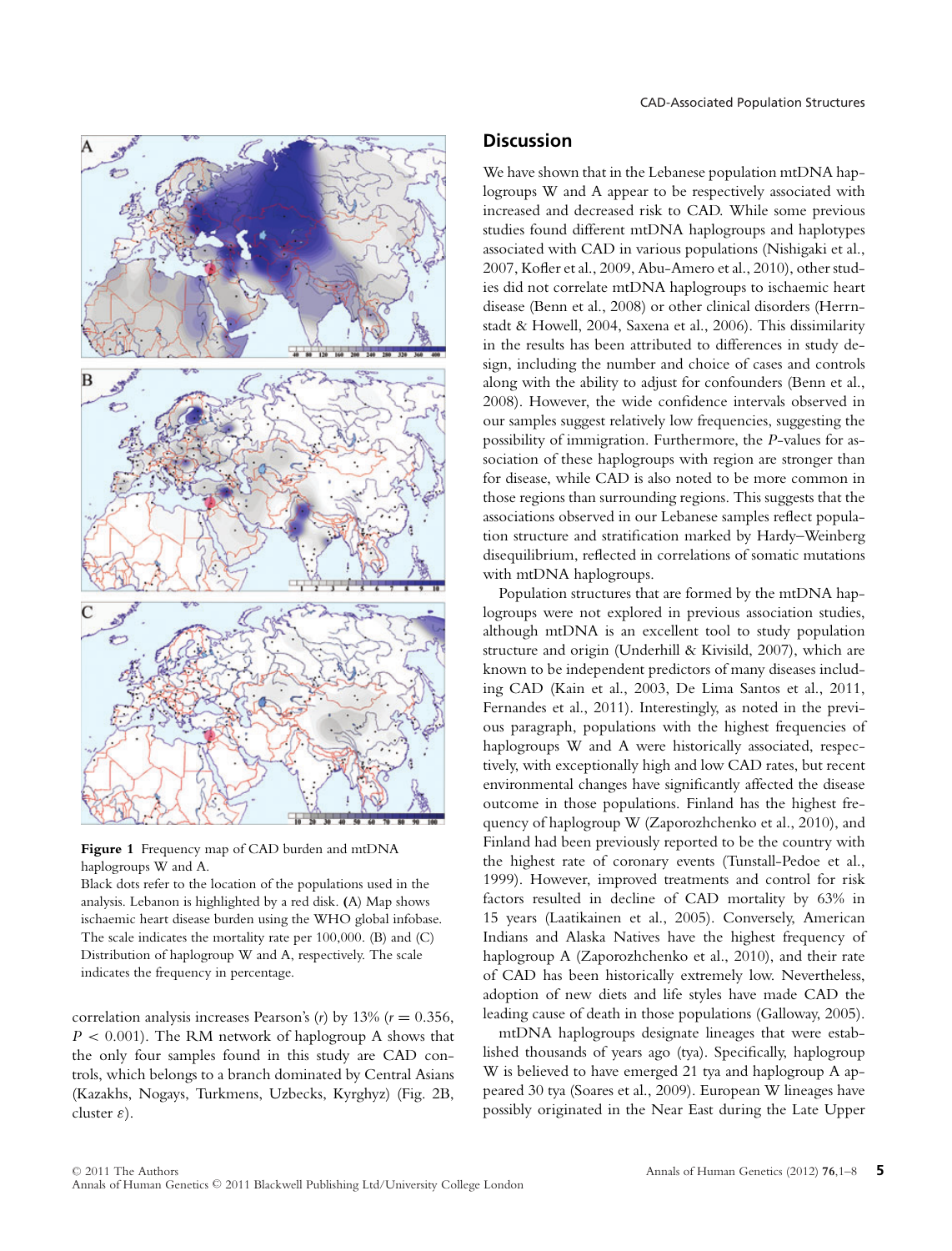

**Figure 2** RM network of mtDNA haplotypes belonging to haplogroup W (A) and A (B).

Circles represent mtDNA haplotypes; area is proportional to frequency, and colour indicates the region of origin. Lines represent the mutational differences between haplotypes.

Paleolithic, establishing founder populations that may have later expanded inside Europe (Richards et al., 2000). Haplogroup A is frequent in Asia and among American Indians (Zaporozhchenko et al., 2010) but is found with very low frequency and diversity in the Near East (Zaporozhchenko et al., 2010), indicating a recent gene flow into the Levant from Asia. Since today's populations are formed by different sublineages that were founded through diverse old migratory patterns of the major haplogroups, it is plausible that the previously reported associations of haplogroups and diseases, concern specific sublineages. The RM network of haplogroup W shows that cases and controls are separated into distinct lineages. The presence of two sublineages with contrasting association to CAD could explain the high confidence interval depicting an uncertainty of the risk correlation level in the

presence of a minor W lineage protective against the disease. This could also explain the non-consistency observed in the various studies exploring associations between mtDNA haplogroups and CAD, where different sublineages of a certain haplogroup are analyzed in different populations.

The haplotype diversity of the W cases appears to be similar to the surrounding populations, however, the controls' haplotypes are exclusive to a branch restricted to West Europeans. A previous study has detected West European paternal lineages in the Lebanese population attributed to Crusader activities in the 11th–13th centuries CE (Zalloua et al., 2008). The crusades brought West European men and women into established colonies in Lebanon (Hitti, 1957). Modern West Europeans have a lower CAD burden than Middle Easterners and East Europeans, among whom most of the cases are clustered on the RM network. In fact, removing the West Europeans from the correlation analysis increased association of haplogroup W and CAD, suggesting that some W lineages are negatively correlated with CAD. The gene flow from Western Europe was restricted to specific communities (Zalloua et al., 2008), with limited admixture to surrounding populations (Haber et al., 2011), enhancing the continued existence of a CAD-associated structure in the Lebanese population. It is unlikely that the presence of a minority of mtDNA haplogroup W in a population would account for enhanced CAD burden within the population, but it may suggest correlation that persists in the stratified population, as is observed within Lebanon. It appears that environmental changes after migrations of these lineages had a limited effect on CAD risk, suggesting a genetically determined protection sustained by an environmentally favourable milieu. This also applies to haplogroup A lineages that are uncommon in Lebanon but frequent in populations with a low CAD burden. The RM network shows clustering with Central Asian populations, one of which are the Nogays that were displaced during the Ottoman era to the Levant region (Hitti, 1957).

In conclusion, we have demonstrated using mtDNA data that specific matrilineal lineages in our samples were associated with CAD phenotypes. It appears that structured gene flow into Lebanon created CAD associations retained from the source populations, subsequently maintained by limited admixture, and probably encompassing variations on the nuclear and/or the mitochondrial genome that are correlated with the disease.

## **Acknowledgements**

We would like to thank Alexey Romanov for his help in creating the frequency distribution maps. OB is funded by the Presidium of the Russian Academy of Sciences (Program "Molecular and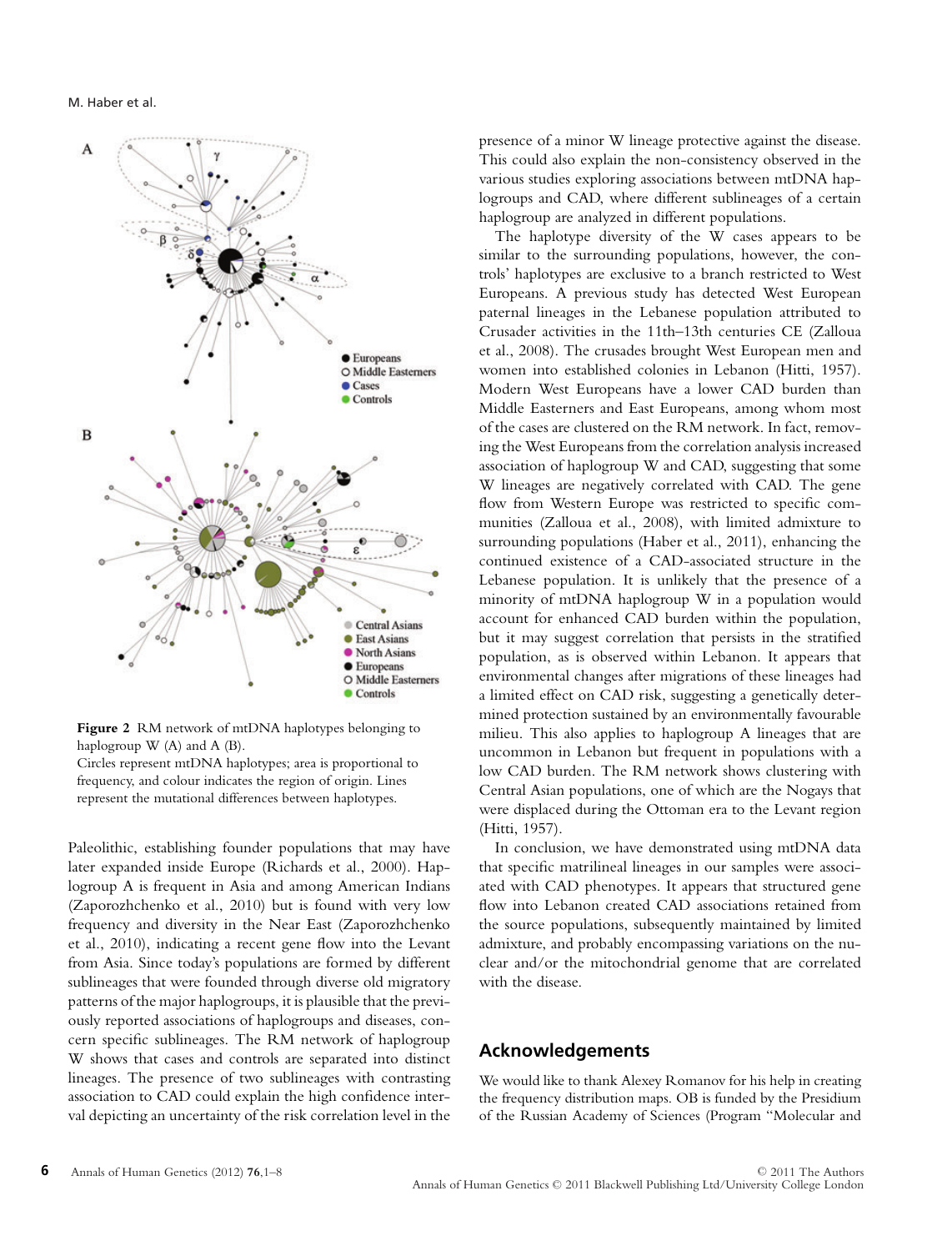Cell Biology"). EB is funded by the Russian Foundation of Basic Research (grant 10–06-00451).

## **References**

- Abu-Amero, K. K., Al-Boudari, O. M., Mousa, A., Gonzalez, A. M., Larruga, J. M., Cabrera, V. M., & Dzimiri, N. (2010) The mitochondrial DNA variant 16189T>C is associated with coronary artery disease and myocardial infarction in Saudi Arabs. *Genet Test Mol Biomarkers* **14**, 43–47.
- Anderson, S., Bankier, A. T., Barrell, B. G., De Bruijn, M. H., Coulson, A. R., Drouin, J., Eperon, I. C., Nierlich, D. P., Roe, B. A., Sanger, F., Schreier, P. H., Smith, A. J., Staden, R., & Young, I. G. (1981) Sequence and organization of the human mitochondrial genome. *Nature* **290**, 457–465.
- Andrews, R. M., Kubacka, I., Chinnery, P. F., Lightowlers, R. N., Turnbull, D. M., & Howell, N. (1999) Reanalysis and revision of the Cambridge reference sequence for human mitochondrial DNA. *Nat Genet* **23**, 147.
- Bai, R. K., Leal, S. M., Covarrubias, D., Liu, A., & Wong, L. J. (2007) Mitochondrial genetic background modifies breast cancer risk. *Cancer Res* **67**, 4687–4694.
- Balanovsky, O., Rootsi, S., Pshenichnov, A., Kivisild, T., Churnosov, M., Evseeva, I., Pocheshkhova, E., Boldyreva, M., Yankovsky, N., Balanovska, E., & Villems, R. (2008) Two sources of the Russian patrilineal heritage in their Eurasian context. *Am J Hum Genet* **82**, 236–250.
- Bandelt, H. J., Forster, P., Sykes, B. C., & Richards, M. B. (1995) Mitochondrial portraits of human populations using median networks. *Genetics* **141**, 743–753.
- Behar, D. M., Rosset, S., Blue-Smith, J., Balanovsky, O., Tzur, S., Comas, D., Mitchell, R. J., Quintana-Murci, L., Tyler-Smith, C., & Wells, R. S. (2007) The Genographic Project public participation mitochondrial DNA database. *PLoS Genet* **3**, e104, doi:10.1371/journal.pgen.0030104.
- Benn, M., Schwartz, M., Nordestgaard, B. G., & Tybjaerg-Hansen, A. (2008) Mitochondrial haplogroups: Ischemic cardiovascular disease, other diseases, mortality, and longevity in the general population. *Circulation* **117**, 2492–2501.
- Cann, R. L., Stoneking, M., & Wilson, A. C. (1987) Mitochondrial DNA and human evolution. *Nature* **325**, 31–36.
- De Lima Santos, P. C., De Oliveira Alvim, R., Ferreira, N. E., De Sa Cunha, R., Krieger, J. E., Mill, J. G., & Pereira, A. C. (2011) Ethnicity and arterial stiffness in Brazil. *Am J Hypertens* **24**, 278–284.
- Feder, J., Ovadia, O., Blech, I., Cohen, J., Wainstein, J., Harman-Boehm, I., Glaser, B., & Mishmar, D. (2009) Parental diabetes status reveals association of mitochondrial DNA haplogroup J1 with type 2 diabetes. *BMC Med Genet* **10**, 60, doi:10.1186/1471-2350-10-60.
- Fernandes, V. R., Cheng, S., Cheng, Y.J., Rosen, B., Agarwal, S., Mcclelland, R. L., Bluemke, D. A., & Lima, J. A. (2011) Racial and ethnic differences in subclinical myocardial function: the Multi-Ethnic Study of Atherosclerosis. *Heart* **97**, 405–410.
- Galloway, J. M. (2005) Cardiovascular health among American Indians and Alaska natives – Successes, challenges, and potentials. *Am J Prev Med* **29**, 11–17.
- Guzik, T. J., Sadowski, J., Guzik, B., Jopek, A., Kapelak, B., Przybylowski, P., Wierzbicki, K., Korbut, R., Harrison, D. G., & Channon, K. M. (2006) Coronary artery superoxide production and nox isoform expression in human coronary artery disease. *Arterioscler Thromb Vasc Biol* **26**, 333–339.
- Haber, M., Platt, D. E., Badro, D. A., Xue, Y., El-Sibai, M., Bonab, M. A., Youhanna, S. C., Saade, S., Soria-Hernanz, D. F., Royyuru, A., Wells, R. S., Tyler-Smith, C., Zalloua, P. A., & The Genograhic Consortium (2011) Influences of history, geography, and religion on genetic structure: The Maronites in Lebanon. *Eur J Hum Genet* **19**, 334–340.
- Herrnstadt, C. & Howell, N. (2004) An evolutionary perspective on pathogenic mtDNA mutations: Haplogroup associations of clinical disorders. *Mitochondrion* **4**, 791–798.
- Hitti, P. (1957) *Lebanon in history from the earliest times to the present*. London: Macmillan.
- Kain, K., Catto, A. J., & Grant, P. J. (2003) Associations between insulin resistance and thrombotic risk factors in high-risk South Asian subjects. *Diabet Med* **20**, 651–655.
- Kalman, B., Li, S., Chatterjee, D., O'connor, J., Voehl, M. R., Brown, M. D., & Alder, H. (1999) Large scale screening of the mitochondrial DNA reveals no pathogenic mutations but a haplotype associated with multiple sclerosis in Caucasians. *Acta Neurol Scand* **99**, 16–25.
- Kofler, B., Mueller, E. E., Eder, W., Stanger, O., Maier, R., Weger, M., Haas, A., Winker, R., Schmut, O., Paulweber, B., Iglseder, B., Renner, W., Wiesbauer, M., Aigner, I., Santic, D., Zimmermann, F. A., Mayr, J. A., & Sperl, W. (2009) Mitochondrial DNA haplogroup T is associated with coronary artery disease and diabetic retinopathy: A case control study. *BMC Med Genet* **10**, 35, doi:10.1186/1471-2350-10-35.
- Koilkonda, R. D. & Guy, J. (2011) Leber's hereditary optic neuropathy-gene therapy: From benchtop to bedside. *J Ophthalmol* **2011**, 179412, doi:10.1155/2011/179412.
- Laatikainen, T., Critchley, J., Vartiainen, E., Salomaa, V., Ketonen, M., & Capewell, S. (2005) Explaining the decline in coronary heart disease mortality in Finland between 1982 and 1997. *Am J Epidemiol* **162**, 764–773.
- Mueller, E. E., Eder, W., Ebner, S., Schwaiger, E., Santic, D., Kreindl, T., Stanger, O., Paulweber, B., Iglseder, B., Oberkofler, H., Maier, R., Mayr, J. A., Krempler, F., Weitgasser, R., Patsch, W., Sperl, W., & Kofler, B. (2011) The mitochondrial T16189C polymorphism is associated with coronary artery disease in Middle European populations. *PLoS One* **6**, e16455, doi:10.1371/journal.pone.0016455.
- Nishigaki, Y., Yamada, Y., Fuku, N., Matsuo, H., Segawa, T., Watanabe, S., Kato, K., Yokoi, K., Yamaguchi, S., Nozawa, Y., & Tanaka, M. (2007) Mitochondrial haplogroup N9b is protective against myocardial infarction in Japanese males. *Hum Genet* **120**, 827–836.
- Pakendorf, B. & Stoneking, M. (2005) Mitochondrial DNA and human evolution. *Annu Rev Genomics Hum Genet* **6**, 165–183.
- R Development Core Team (2010) *R: A language and environment for statistical computing*. Vienna, Austria: R Foundation for Statistical Computing.
- Richards, M., Macaulay, V., Hickey, E., Vega, E., Sykes, B., Guida, V., Rengo, C., Sellitto, D., Cruciani, F., Kivisild, T., Villems, R., Thomas, M., Rychkov, S., Rychkov, O., Rychkov, Y., Golge, M., Dimitrov, D., Hill, E., Bradley, D., Romano, V., Cali, F., Vona, G., Demaine, A., Papiha, S., Triantaphyllidis, C., Stefanescu, G., Hatina, J., Belledi, M., Di Rienzo, A., Novelletto, A., Oppenheim, A., Norby, S., Al-Zaheri, N., Santachiara-Benerecetti, S., Scozari, R., Torroni, A., & Bandelt, H. J. (2000) Tracing European founder lineages in the Near Eastern mtDNA pool. *Am J Hum Genet* **67**, 1251–1276.
- Santoro, A., Balbi, V., Balducci, E., Pirazzini, C., Rosini, F., Tavano, F., Achilli, A., Siviero, P., Minicuci, N., Bellavista, E., Mishto, M.,